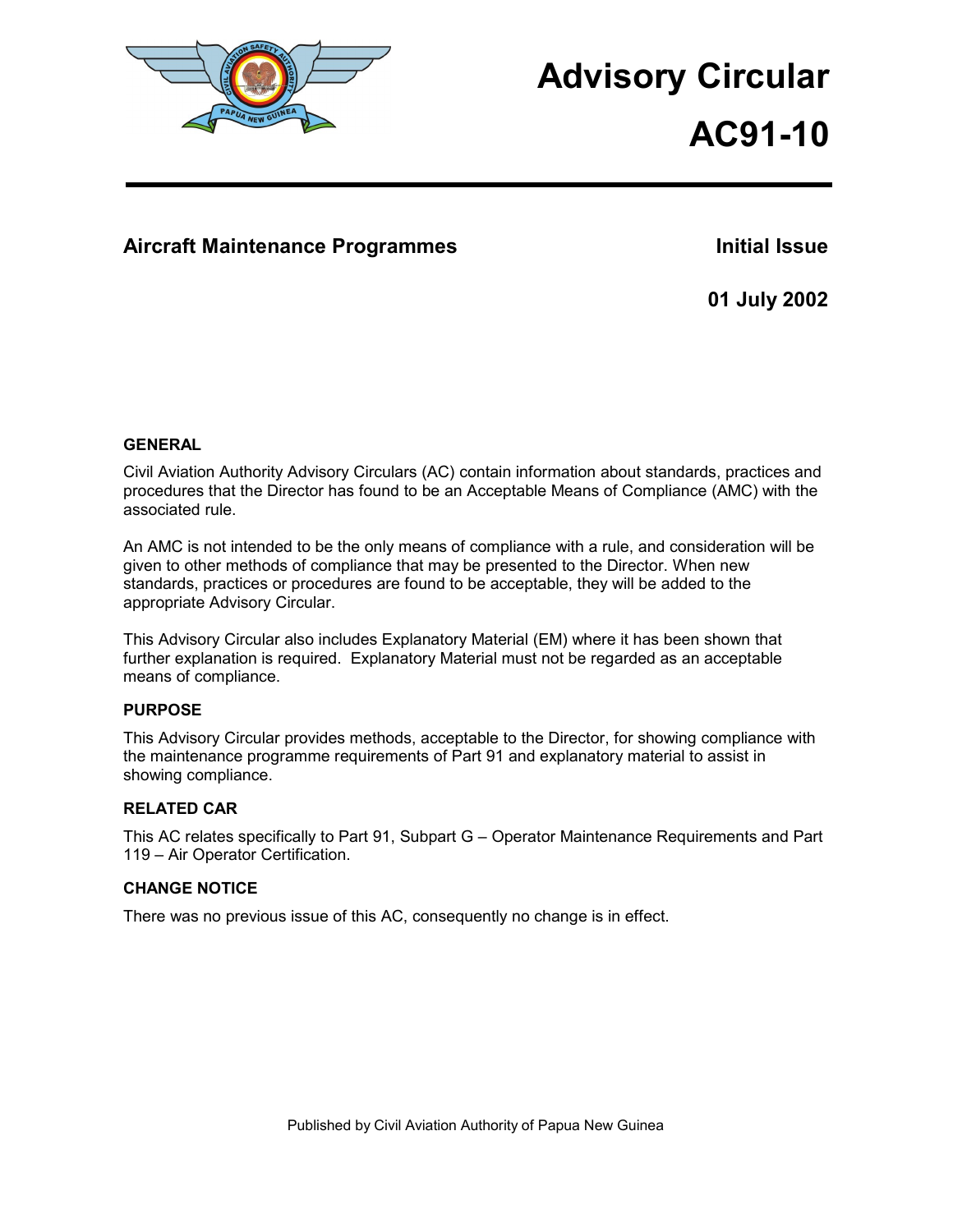# **Table of Contents**

| General                                                         | $\mathbf{2}$ |
|-----------------------------------------------------------------|--------------|
|                                                                 |              |
|                                                                 |              |
|                                                                 |              |
| Development of maintenance programmes                           | 8            |
|                                                                 |              |
|                                                                 |              |
| Application for approval of maintenance programme under Part 91 | 10           |
| General                                                         |              |
|                                                                 |              |
| Induction                                                       |              |
| <b>Compliance with programmes</b>                               | 11           |
|                                                                 |              |
|                                                                 |              |
|                                                                 |              |
|                                                                 |              |
| Appendix A - Example Aircraft Maintenance Programme             | 13           |
| Appendix B - Example Aircraft Maintenance Schedule              |              |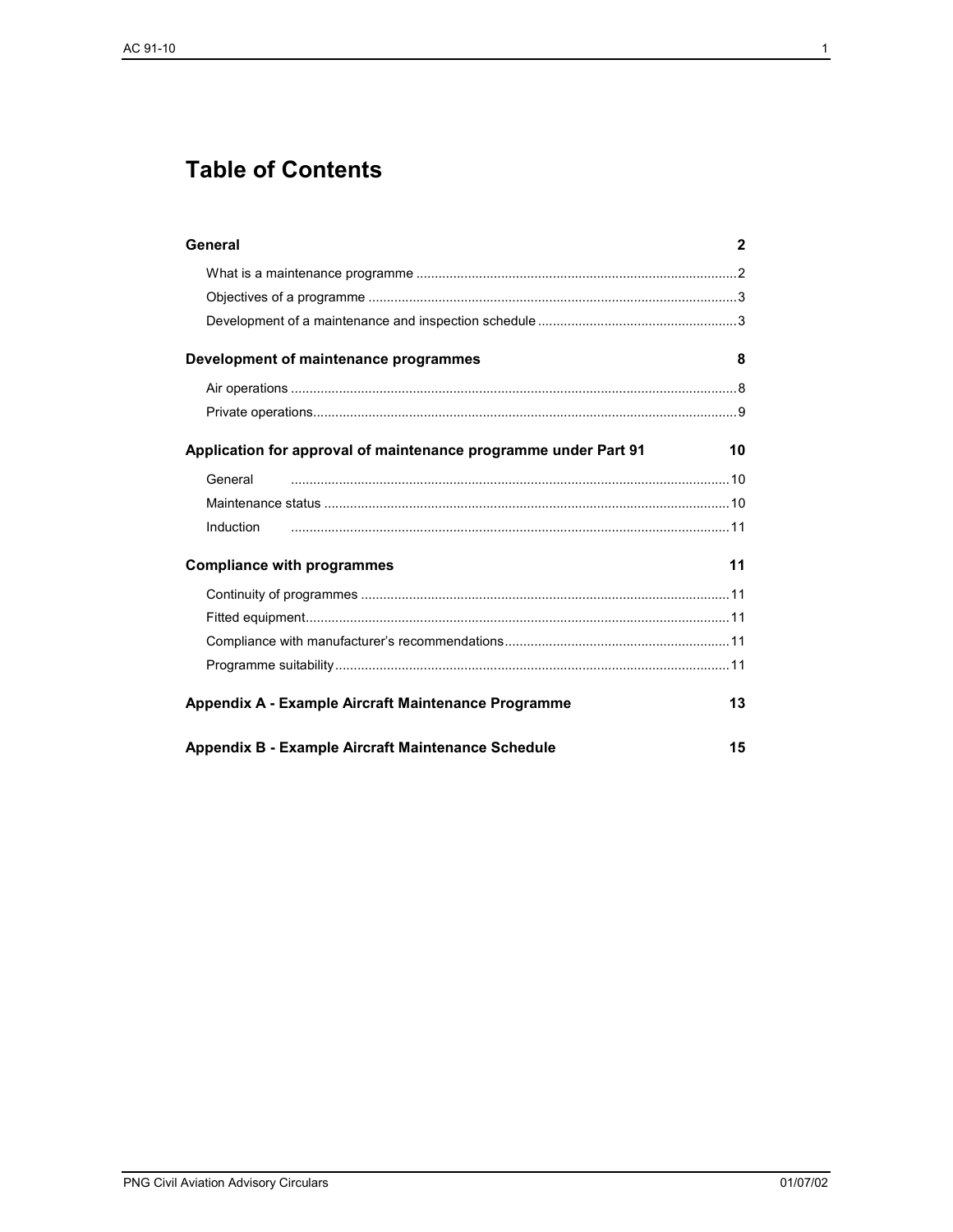## *Note:*

## *All the information contained in this AC is explanatory material therefore all items may be regarded as tagged EM.*

# **General**

The operating rules contained in Parts 91, 121, 125 and 135 specify that the operator is responsible for the airworthiness of the aircraft and associated equipment. The responsibility of an operator for an aircraft's airworthiness includes ensuring that the aircraft is maintained in accordance with an appropriate maintenance programme.

Under Part 91, private operators may choose one of three options:

- a maintenance programme established and approved under Part 119; or
- a manufacturer's recommended maintenance programme; or
- a maintenance programme established and approved under Part 91.

A maintenance programme approved under a Part 119 air operator certificate must include the manufacturer's recommended programme, the minimum maintenance requirements of Part 91 and provide for the maintenance of all equipment required by applicable regulatory requirements. Such a programme is generally more comprehensive than that required under Part 91 and may be utilised for private operations if the operator considers it appropriate to do so.

A maintenance programme developed for an aircraft to be operated privately under Part 91 may utilise the manufacturer's recommended programme *or* a programme of maintenance established specifically for that aircraft *and* in both cases, the programme must include the minimum maintenance requirements of Part 91.

Regardless of the option chosen, the operator must ensure the minimum rule requirements are included together with all further maintenance requirements necessary for a particular operation.

This advisory circular provides background information on the considerations to be taken into account when devising a maintenance programme and gives specific guidance on the requirements to be met for approval of a programme under Part 91.

# **What is a maintenance programme**

The core of a maintenance programme is a compilation of the individual maintenance and inspection tasks, referred to as schedules, used by an operator to maintain the airworthiness of an aircraft.

The schedules contained in a programme will include those of aircraft manufacturer, those required by Part 91 and 121, 125 or 135, and those issued by the manufacturer's of installed equipment.

The programme will also include procedures and detailed instructions (or reference thereto) for the accomplishment of the maintenance and inspection schedules, references to technical manuals for maintenance standards and methods, and specifications for recording and certification of schedules.

A maintenance programme provides a basis for the control by an operator of—

- the operator's responsibility for airworthiness
- the performance of maintenance
- the continuing suitability of the programme

# *A maintenance programme details what, when, who, and how maintenance is performed*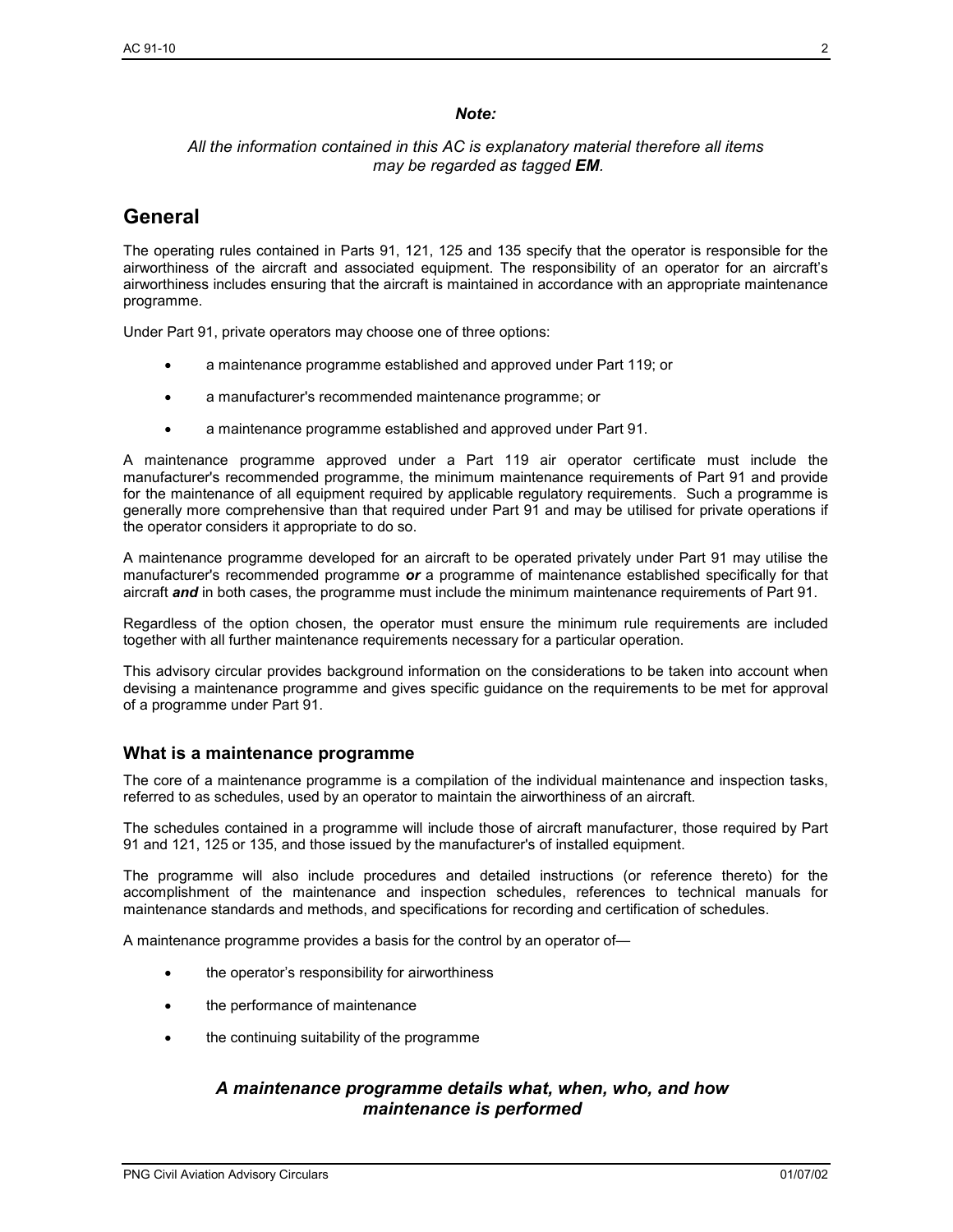# **Objectives of a programme**

The objectives of a maintenance programme are to—

- maintain the inherent safety and reliability levels of the equipment
- restore safety and reliability to their inherent levels when deterioration has occurred
- obtain the information necessary for design improvement of those items whose inherent reliability proves inadequate
- accomplish the above goals at a minimum total cost, including maintenance costs and the costs of resulting failures

These objectives recognise that maintenance programmes, as such, cannot correct deficiencies in the inherent safety and reliability levels of the equipment. The maintenance programme can only prevent deterioration of such inherent levels. If the inherent levels are found to be unsatisfactory, modification will be necessary to obtain improvement.

For an air operator there is one other consideration of the maintenance programme – the consideration of providing an aircraft that the customer is satisfied with. Considerations of customer satisfaction may drive maintenance decisions but operators must not consider these factors without an equivalent consideration of safety.

# **Development of a maintenance and inspection schedule**

#### *Content*

The development of a maintenance and inspection schedule requires a large number of decisions. These decisions should include—

- Which individual tasks are necessary
- How frequently these tasks should be scheduled
- What facilities are required to enable these tasks to be accomplished
- Where these facilities should be located
- Who should accomplish these tasks
- Which tasks should be accomplished concurrently, in the interests of economy

When deciding on the content of the schedule the following questions should be asked—

- For each failure mode of an item—
	- Is a reduction in the item's performance detectable by routine flight crew monitoring?
	- Is a reduction in the item's performance detectable by in-situ maintenance or unit test?
	- Does the failure mode have a direct adverse effect upon operating safety?
- For each function of an item—
	- Is the function of the item hidden from the viewpoint of the flight crew?
- For each item as a whole—
	- Is there an adverse relationship between age and reliability?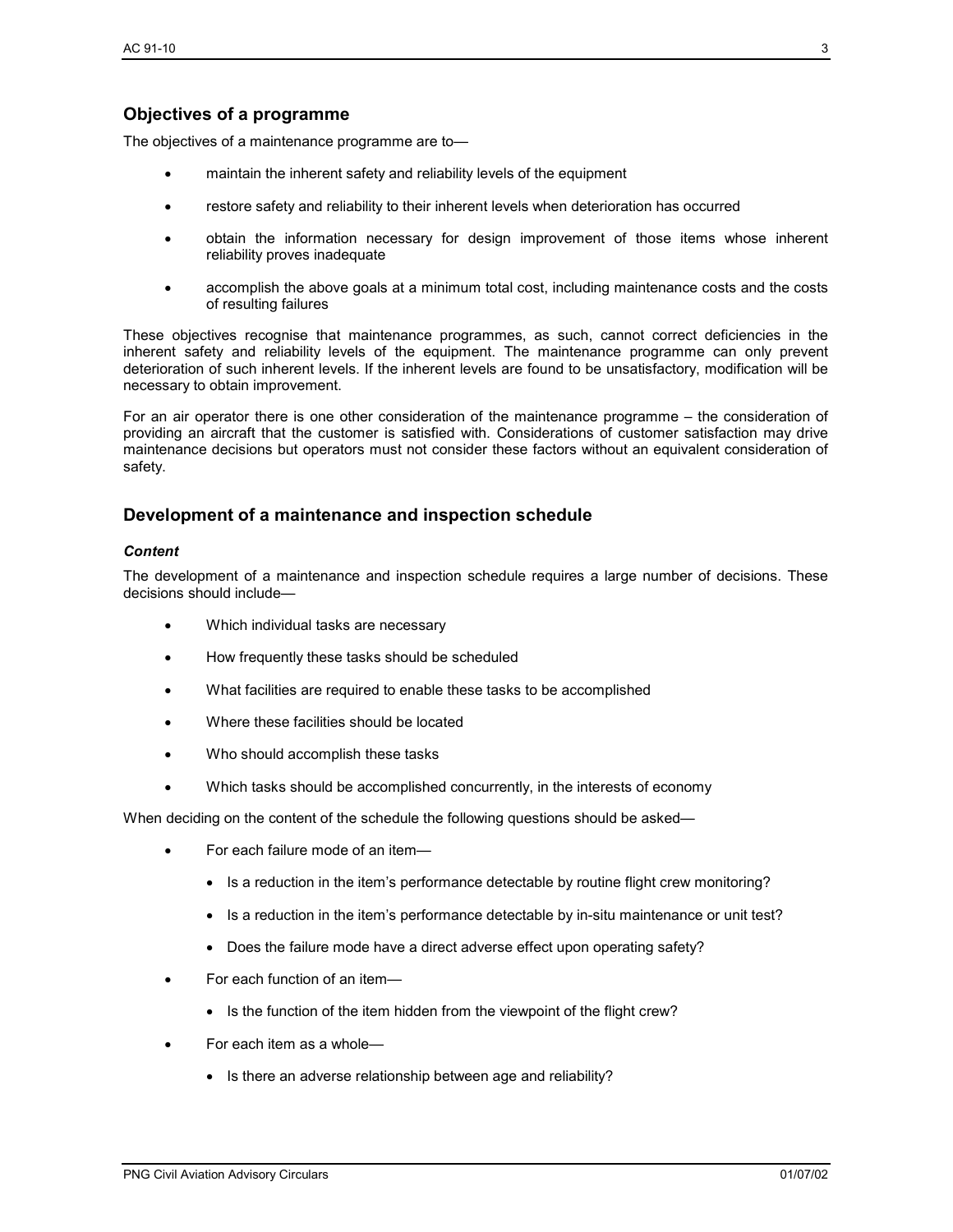#### *Note:*

*Performance in this context is a measure of an item's resistance to fail. For example, if an item is damage tolerant and that item partially fails, then the item's failure resistance is reduced.* 

The schedule itself should consist of two groups of tasks—

- A group of scheduled tasks to be accomplished at specified intervals to prevent deterioration of the inherent safety and reliability levels of the equipment, including—
	- Lubrication and Servicing
	- Operational or Visual Check
	- Inspection or Functional Check
	- Restoration
	- Discard
- A group of non-scheduled tasks that restore the equipment to an acceptable condition and result from—
	- The scheduled tasks accomplished at specified intervals
	- Reports of malfunctions
	- Data analysis by the operator, the manufacturer, or the CAA

The schedule should specifically address those significant items or systems identified by the manufacturer or from service experience that have a direct effect on safety. The programme should include—

- A description of each significant item and its functions
- A list of the item's failure modes and effects
- The expected failure rate of the item
- Any functions hidden during normal operation
- Any system redundancy
- The potential indications of reduced failure resistance
- The identification of whether the item needs to be on MEL, if applicable

#### *Categories*

A schedule is normally based around four general categories—

- Aircraft checks and inspections
- Powerplants and their components
- Systems and their components
- Structural inspection

All four can be controlled by a composite programme, or each may be handled individually. Each category would provide information relating to maintenance intervals and inspection schedules.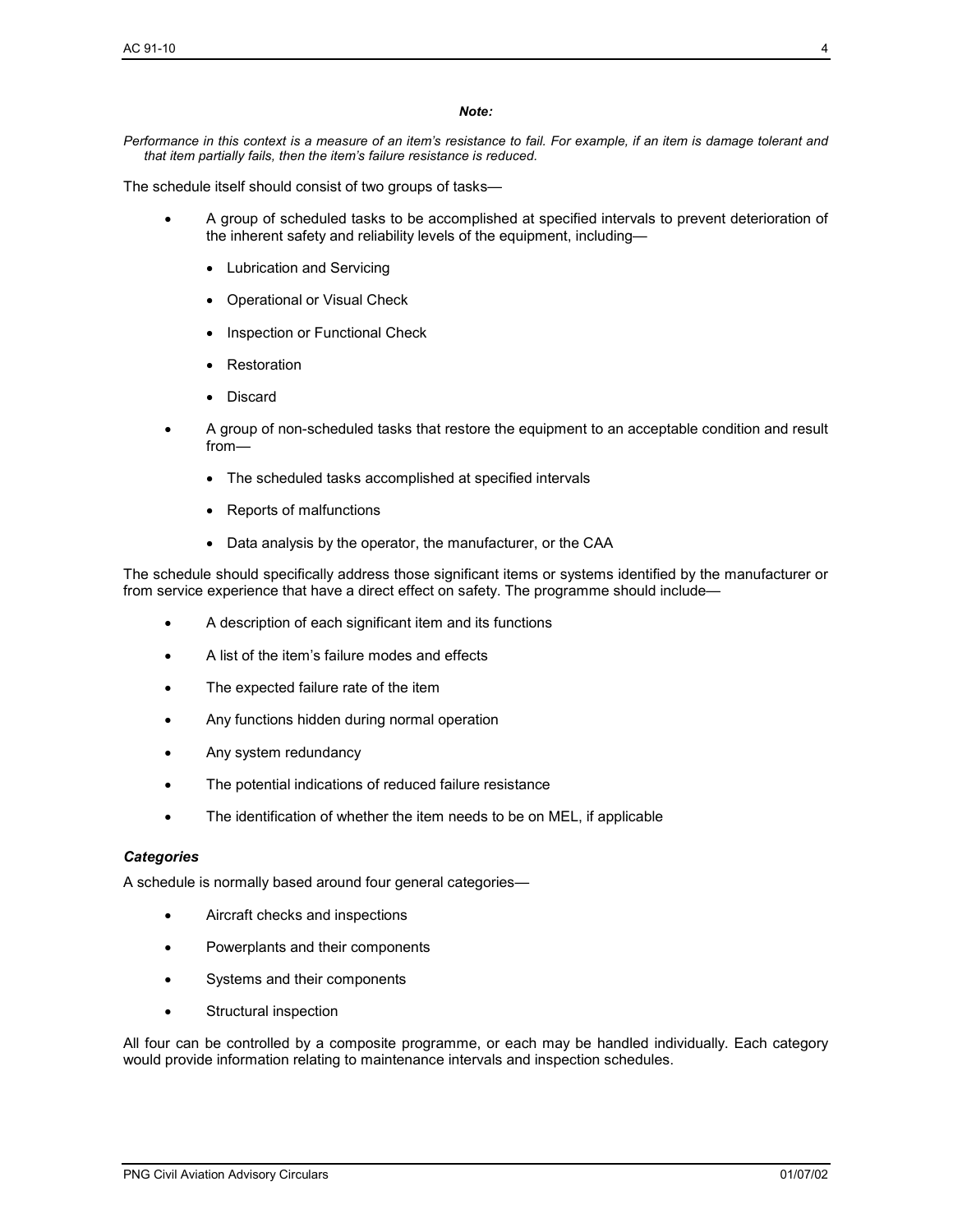#### *Sources of information*

To monitor and control a schedule information should be assembled on a regular basis. Sources of information, the content of which may subsequently require the amendment of the programme, include—

- pilot reports
- technical log entries
- maintenance work sheets
- workshop reports
- functional check reports
- special inspection reports
- stores reports
- safety reports
- service bulletins, letters, and notices
- airworthiness directives

#### *Types of inspections and actions*

- (a) **Combination** a task that includes two or more types of task that must be accomplished by the same person and normally involve a sequence of operations.
- (b) **Circumstantial** a maintenance task that is carried out on an as required basis and is not a scheduled maintenance task.
- (c) **Crew inspection** a visual inspection by flight crew prior to or following a flight to detect obvious external discrepancies.
- (d) **Detailed visual inspection** an intensive visual examination of a specified detail, assembly, installation, or system to detect damage, failure, or irregularity. Available lighting is normally supplemented with a direct source of good lighting and inspection aids such as mirrors or magnifying lenses. Surface cleaning and elaborate access procedures may be required.
- (e) **Discard** the removal from service of an item. The discarding of an item may be at a specified life limit, circumstantially on failure or as a matter of course for consumable items such as seals, gaskets, and split pins.

Discarded, or scrapped, finite-life items should be mutilated in such a way as to prevent inadvertent use. Advisory circular AC20-1 provides guidance on scrapping finite-life items.

- (f) **Functional check** a quantitative check to determine if one or more functions of an item perform within specified limits.
- (g) **General visual inspection** a visual examination of an interior or exterior area, installation, or assembly to detect obvious damage, failure, or irregularity. This level of inspection is made under normally available lighting conditions such as daylight, hangar lighting, or flashlight and may require removal or opening of access panels or doors. Stands, ladders, or platforms may be required to gain proximity to the area being checked.
- (h) **Lubrication** any act of lubricating or servicing for the purpose of maintaining inherent design capabilities. Lubrication also constitutes a scheduled discard task in as much as the old lubricant is replaced by the new lubricant.
- (i) **Operational check** an operational check is a task to determine that an item is fulfilling its intended purpose. The task does not require quantitative tolerances and is considered to be a failure finding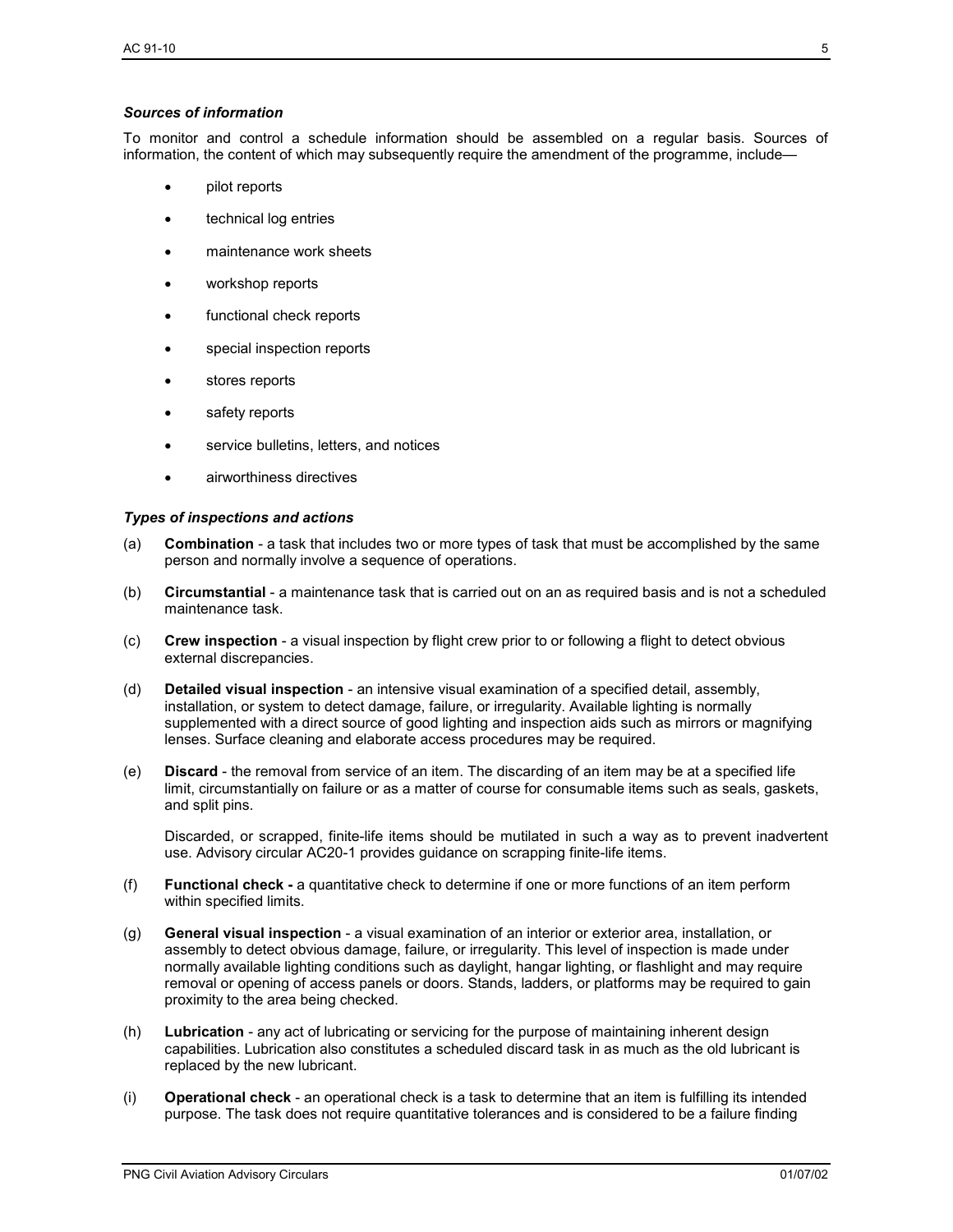task. These checks are normally carried out to ensure the availability of hidden functions.

- (j) **Replenishment** replenishment includes the actions of oiling, fuelling, charging, and inflating. This is a task not normally considered maintenance, although a maintenance programme may refer to replenishment when detailing other tasks.
- (k) **Restoration** that work necessary to return the item to a specific standard of functional performance. Restoration may vary from cleaning or replacement of single parts up to a complete overhaul.
- (l) **Special detailed inspection** an intensive examination of a specific detail, installation, or assembly to detect damage, failure, or irregularity. The examination is likely to make extensive use of specialised inspection techniques and equipment such as NDT and video probes. Intricate cleaning and substantial access or disassembly procedures may be required.
- (m) **Visual inspection** a visual check is an observation to determine that an item is fulfilling its intended purpose. Does not require quantitative tolerances. This is a failure-finding task.
- (n) **Zonal visual inspection** a general visual inspection of each aircraft zone, an area defined by access and area, to check all systems and assemblies for security, damage, leaks, and wear and tear. These inspections are not directed at a particular failure but a survey of general conditions and visually evident deterioration in a discrete space.

#### *Maintenance patterns*

Schedules are normally established on one of three patterns:

**Periodic** *-* In this type of programme each type of inspection is more detailed than the last and includes all those actions required to be completed more frequently. The inspections are arranged at regular intervals as shown in Figure 1 where the inspections are numbers 1, 2, 3, and 4.



**Figure 1. Periodic maintenance programme** 

**Flexible** - This type of maintenance programme provides a certain flexibility in application. The scheduled inspections should be divided into tasks of roughly equal size that can be undertaken on an opportunity basis. Each task has a latitude built in to allow the flexibility.



**Figure 2. Flexible maintenance programme** 

**Progressive** - Similar to the flexible programme, the progressive programme breaks down a complete inspection into tasks of roughly equal size. The progressive programme however defines specific inspection intervals that equalises the tasks over a given twelve-month period.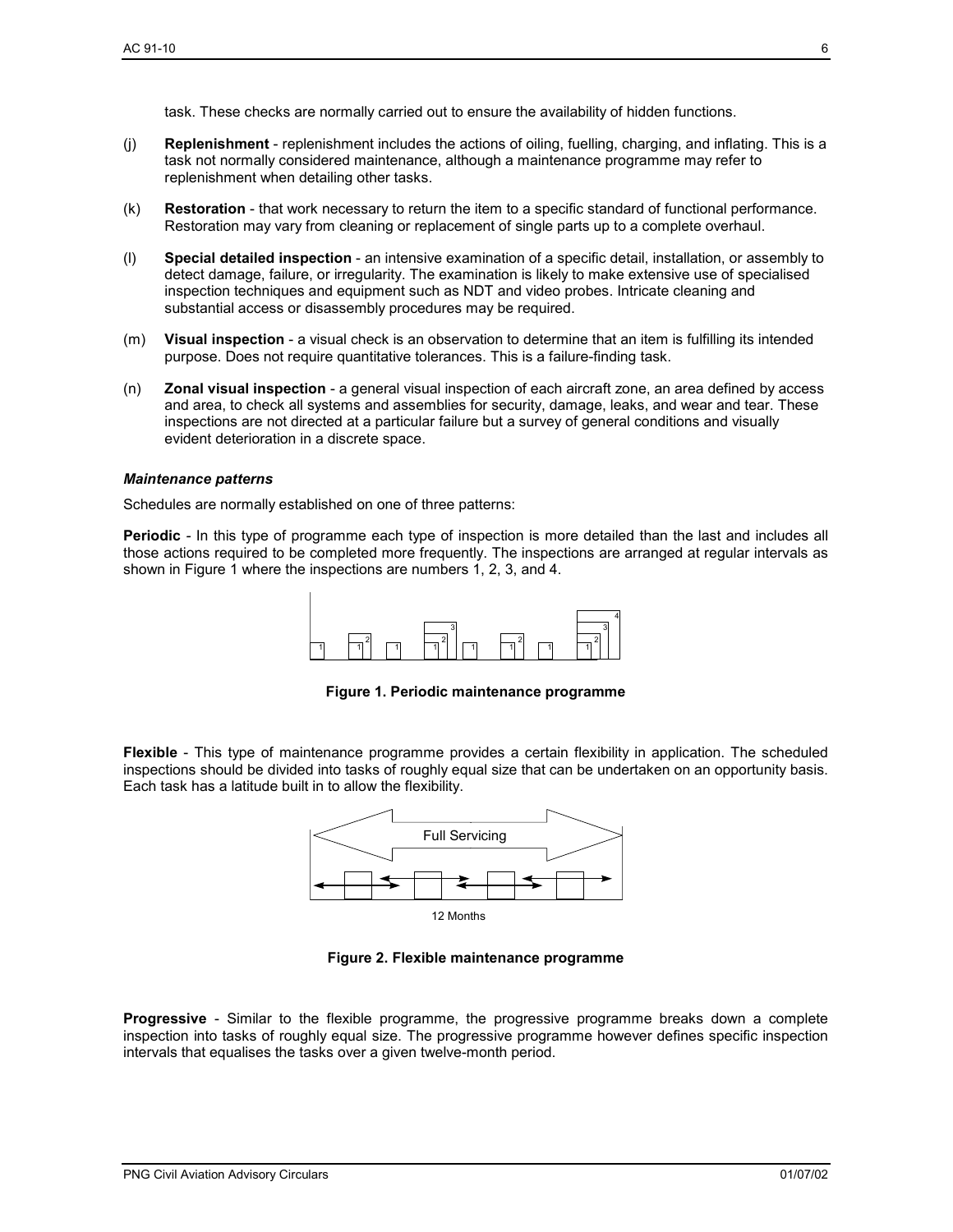

**Figure 3. Progressive maintenance programme** 

**Equalised** - An equalised, or phased, maintenance programme is similar to the periodic programme but does not divide the inspections into such small units. Larger, less frequent inspections are defined of equal size to ensure that turn-around time is constant and that all required replacements occur at their required frequencies.



**Figure 4. Equalised maintenance programme** 

#### *Latitudes*

The concept of latitudes is to provide the maintenance planner the ability to move scheduled servicings to fit in with operational needs. Part 91 provides a latitude of 10%.

The concept of maintenance schedules are that inspections occur a regular intervals, therefore the application of latitudes should be restricted because the variation of the planned intervals negates the effect of the developed schedule. For this reason the application of a latitude in one inspection interval must be adjusted for in the next interval. For example, if a 100 hour servicing is due at 1000 hours but is extended by 10 hours to 1010 hours, the next scheduled inspection remains due at 1100 hours.

Maintenance programmes work on nominal inspection intervals and these nominal intervals should be maintained.

#### *Special requirements*

Certain types of operation require specific maintenance programmes to be developed, such as ETOPS, RNP, RVMS, and MNPS. These programmes are required to include analysis systems, reliability reporting, modification incorporation, and other checks to ensure their continued applicability and the aircraft's ability to continue operating in that way.

These types of programmes are normally for larger aircraft types and are well supported by manufacturers and regulatory authorities. They are not further discussed in this advisory circular.

#### *Escalation*

Escalation is a method of increasing a maintenance interval based upon analysis of equipment performance. Escalation can be included in maintenance programmes to vary specified time limitations for aircraft inspections or component inspections, checks, or replacements. To apply an escalation programme, the maintenance manual must include manufacturer's data and operator analysis procedures.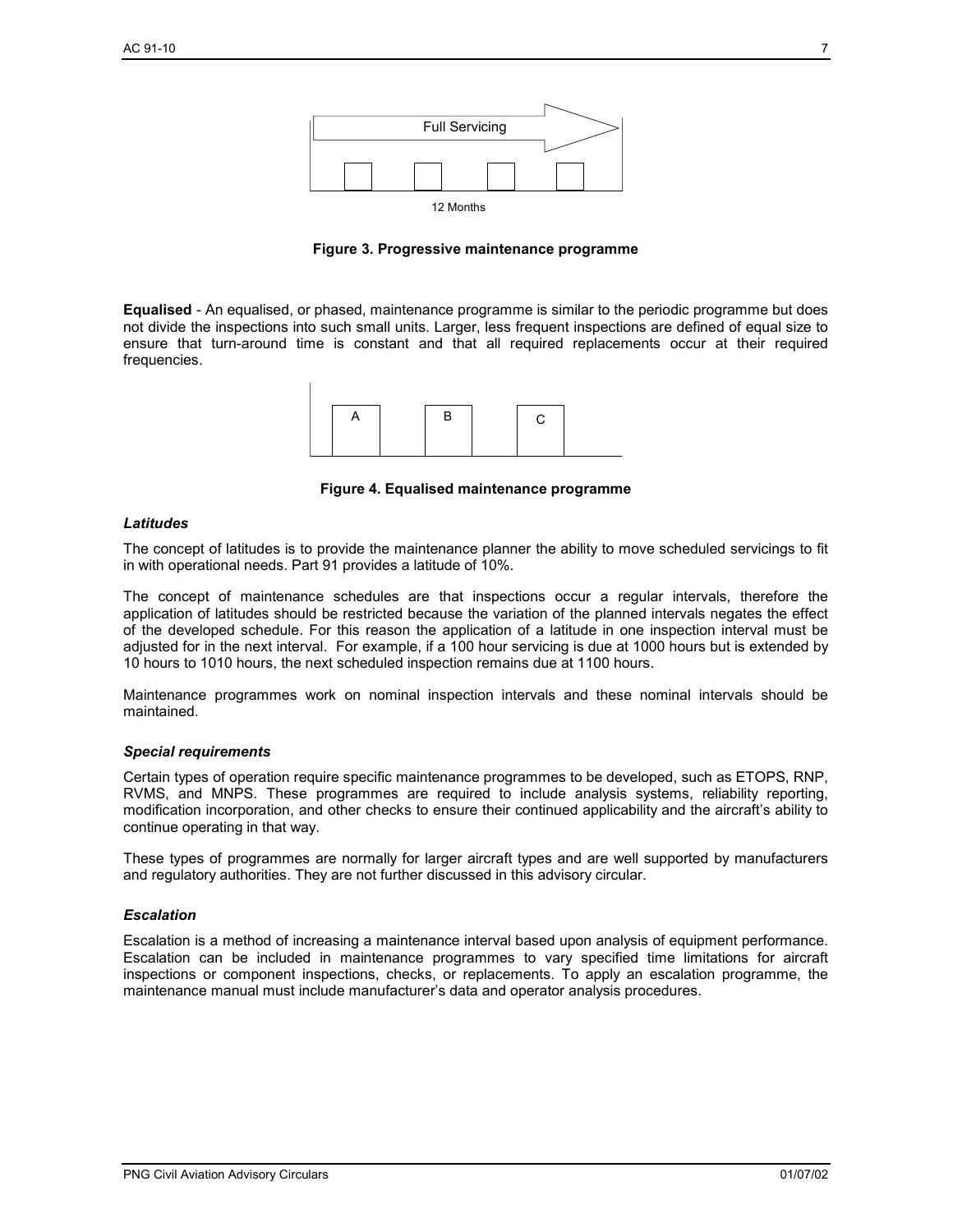Using programmed escalation the time limitations may be individually extended under the following conditions—

- The need for escalation results from some unforeseen event that inhibits accomplishing the task at the scheduled period
- Escalations should not exceed 10% without a change to the maintenance programme
- The escalation does not result in exceeding the-
	- intervals specified by an airworthiness directive
	- life limitations
	- limitations specified by MELs
	- mandatory or special structural inspections

Escalation is not carried out routinely and in most cases individuals will not be able to provide the required analysis to determine a suitable escalation period.

# **Development of maintenance programmes**

As described at the beginning of this AC, a maintenance programme should consist of a core of maintenance and inspection schedules, procedures and detailed instructions for the accomplishment of those schedules, references to technical manuals for maintenance standards and methods, and specifications for recording and certification of schedules

The complexity of the maintenance programme will generally be proportional to the complexity of the aircraft being operated and the operating rules that apply e.g. a single piston engine fixed wing aircraft operated privately under Part 91 will require a somewhat less complex maintenance programme than that applicable to a multi engine turbine powered helicopter engaged in air operations under Part 135.

# **Air operations**

In addition to schedules for the performance of maintenance, air operators certificated under Part 119 are required to establish a maintenance programme that contains—

- procedures for the induction of aircraft onto the programme
- instructions and procedures for the conduct of maintenance, including pre-flight and after-flight inspections completed by the pilot
- procedures for trend analysis if the programme utilises condition monitored maintenance
- procedures to ensure all inspections in the programme are performed
- procedures for recording, rectification or deferral of deficiencies found during maintenance
- instructions for exceeding an inspection interval and the conditions that are applied
- instructions for changing the inspection interval due to service experience
- procedures for retention of a description of work performed including the name of the person releasing the aircraft to service
- procedures to ensure the programme continues to meet at least the minimum requirements of Part 91 and the manufacturer's recommendations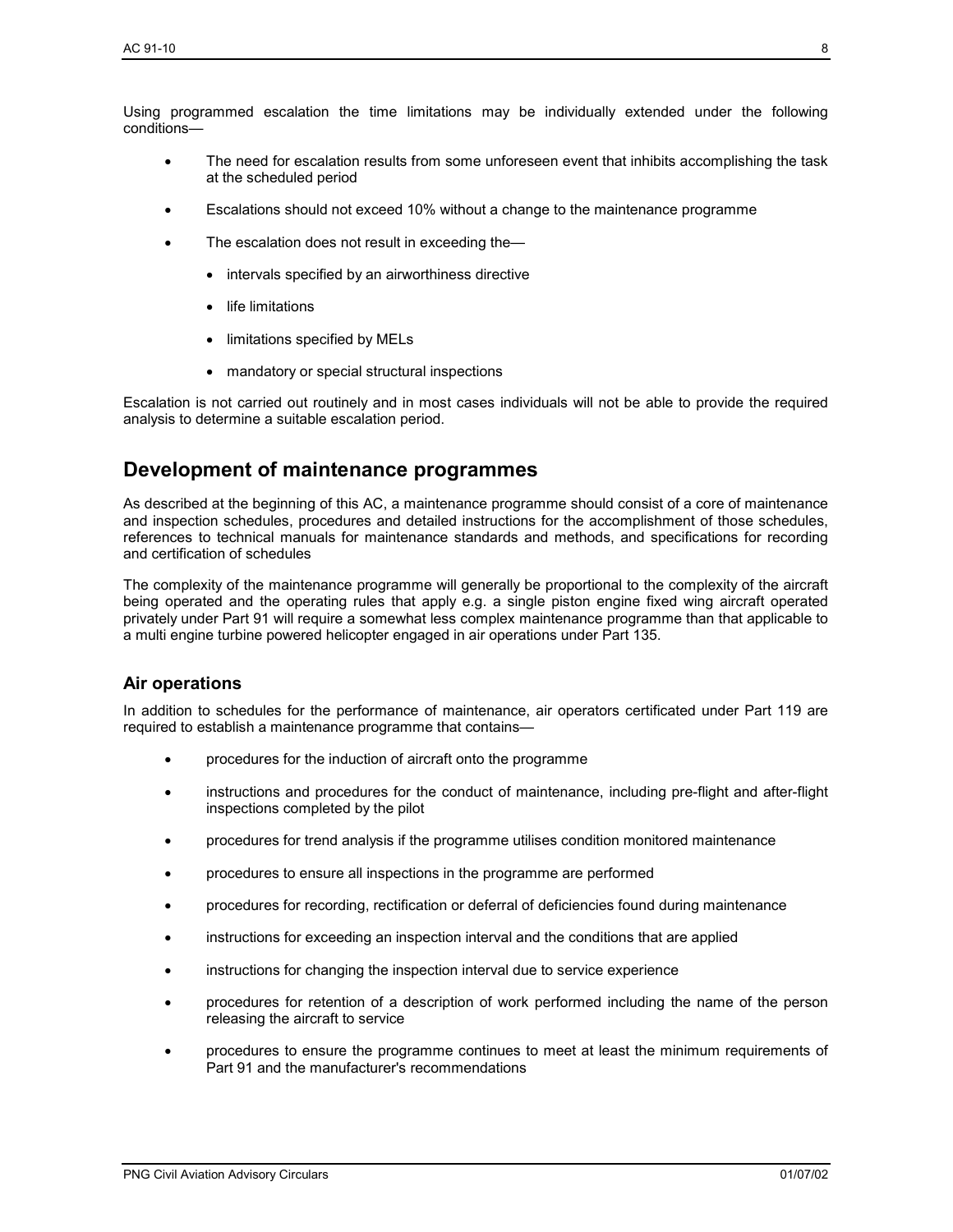In order to define the maintenance programme, a *Maintenance Programme* document should be produced which lists all required maintenance and inspection schedules and either specifies in detail, or provides a summary cross reference to, the required procedures and instructions listed above.

For the operators of large aircraft, the Maintenance Programme should form a separate manual and contain detailed procedures and inspections.

For most air operators, procedures and instructions are normally contained in the operator's maintenance control manual or, in the case of smaller operators, that section of a single volume exposition. For these operators the Maintenance Programme document will normally be an Appendix to the maintenance control manual but may be lodged as a controlled document within the organisation's overall system for managing controlled documents.

An air operator's Maintenance Programme document should—

- identify by type and registration the aircraft which are subject to the programme
- list all manufacturer's inspection schedules and instructions for continued airworthiness, including pre-flight and post flight inspection
- list inspections required after abnormal occurrences such as heavy landings or severe turbulence
- identify the Airworthiness Directives which must be complied with
- identify airworthiness limitations that must be complied with, i.e. finite lives and TBOs
- include the inspection requirements of Part 91
- instructions for applying latitude to inspections
- instruction for trend analysis if the programme utilises condition monitored maintenance
- instructions for recording, rectification and deferral of deficiencies
- instructions for release to service
- details of the inspections required to induct an aircraft onto the programme
- instructions for changing an inspection interval due to service experience
- details of role equipment which is subject to the programme
- have a unique issue date and revision status

An example of the more common form of Maintenance Programme is shown in Appendix A.

#### **Private operations**

Under Part 91, operators of private aircraft have the option of using a maintenance programme—

- currently approved for an air operator under Part 119; or
- currently recommended by the manufacturer; or
- established by that operator and approved under 91.623; or
- in the case of special category aircraft, established by that operator and approved at the time of issue of the airworthiness certificate under Part 21.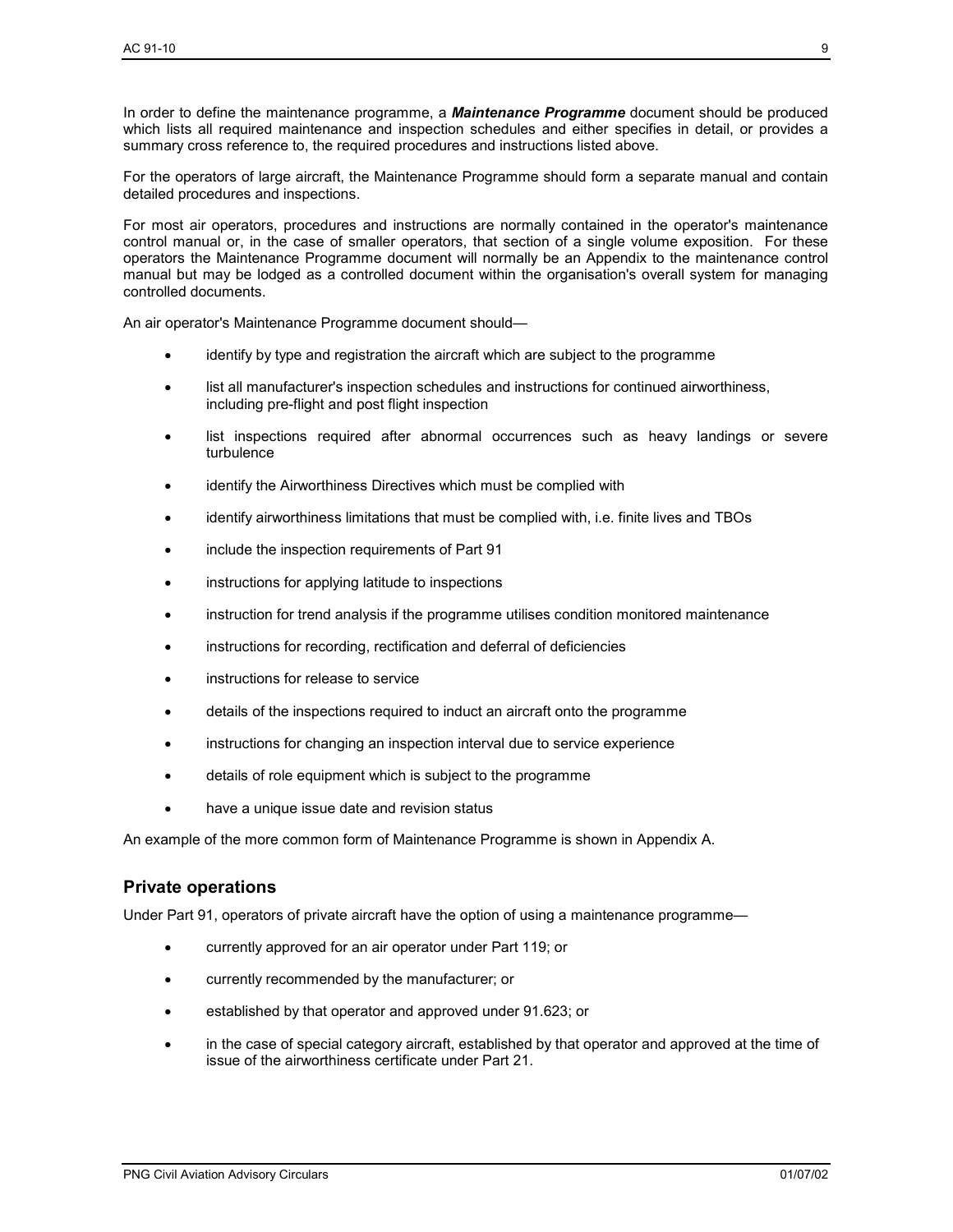#### *Use of an air operator's programme*

The use of a currently approved air operator's programme is based on the fact that it will contain the most comprehensive requirements applicable to the aircraft concerned and by definition will contain all the necessary maintenance programme requirements applicable to the same aircraft operated privately under Part 91.

In adopting such a programme, the operator should be aware that some provisions in the programme may not be applicable to private operations and may be overly stringent.

If the 119 approved programme relies on procedures and instructions contained in a maintenance control manual (and it invariably will), that manual must be form part of the programme adopted for private use. This can necessitate the identification of organisational material in that maintenance control manual which is not applicable to the private operator.

#### *Use of a manufacturer's programme*

This is the most common form of programme applied to private aircraft, however operators must ensure that the manufacturer's programme contains the minimum inspection requirements of Part 91. If Part 91 requirements are not covered, the operator must establish a programme (which may consist of the manufacturer's recommended programme supplemented with the requirements of Part 91) and get it approved under 91.623.

#### *Approval under 91.623*

An operator seeking to establish his own programme must meet the requirements of 91.623. The document must contain schedules, procedures and instructions not dissimilar to those required for an air operator but they are not required to be to the same level of complexity.

Unlike the air operator, the private operator is not required to have a maintenance control manual, therefore the maintenance programme document approved under 91.623 must include what, when, who, where, and how in sufficient detail to assure the CAA that airworthiness is being controlled.

#### *Programmes for special category aircraft*

The maintenance programme document required for an aircraft issued with a special category airworthiness certificate under Part 21 must contain an inspection schedule meeting the minimum requirements of Part 43 Appendix C and the applicable requirements of 91.609. 91.611, 91.612, 91.613, 91.615 and 91.616.

# **Application for approval of maintenance programme under Part 91**

#### **General**

The applicant should obtain form CAA 91/02 from the CAA Airworthiness Authority and complete all required information.

The applicant should provide their details as required by the form, and advise the maintenance organisation that will conduct maintenance in accordance with the programme, the maintenance status of the aircraft, engine(s), and propeller(s) and what inspections are proposed to induct their aircraft onto the programme.

These requirements ensure that the maintenance programme can be introduced and continued by the operator.

#### **Maintenance status**

The maintenance status of the aircraft should be detailed to enable the induction programme to be adequately assessed.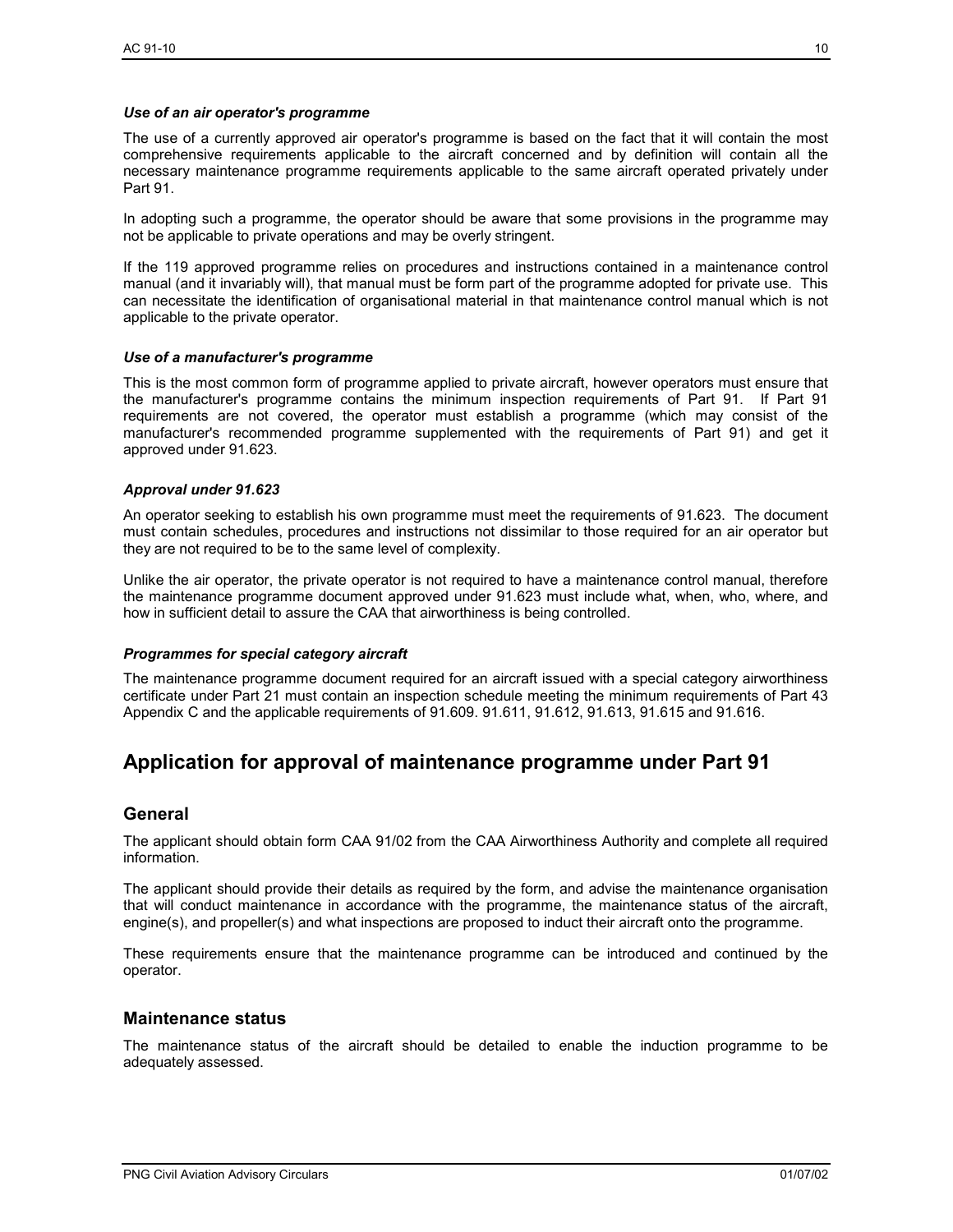The completion of a Maintenance Review will generally be acceptable in indicating the maintenance status of the aircraft. This review should be fully documented and a copy of any discrepancies and associated rectification provided with the application.

# **Induction**

The process of inducting an aircraft onto a maintenance programme must ensure that no maintenance is overlooked during the transition period. The method of induction should be fully stated on the application, including any subsequent checks that may be necessary to ensure the induction was successful.

# **Compliance with programmes**

# **Continuity of programmes**

Maintenance programmes are integrated carefully and aspects of programmes can not normally be mixedand-matched. When utilising a maintenance programme, and particularly a manufacturer's programme, all aspects of the programme must be applied.

If an operator wishes to change their current maintenance programme the provision of 91.625 must be applied to ensure the satisfactory continuation of the maintenance.

When introducing an aircraft previously operated privately to an air operation, the maintenance requirements of the air operator programme must be carefully assessed to ensure all required maintenance actions are called up or rescheduled. The only practical way of achieving this assessment is by the completion of a maintenance review. This ensures that the aircraft is conforming with its type certificate and the airworthiness requirements of the air operating rules.

# **Fitted equipment**

An aircraft can be fitted with many different configurations of instruments and equipment depending on the type of operation to be conducted. Fitted equipment is that equipment permanently installed to enable the aircraft to conduct a particular operation.

A maintenance programme is required to address the aircraft as a whole and should, therefore, take into account the requirements of additional or optional fitted equipment. If that equipment is changed then the maintenance programme should be examined for its continued applicability, and amended if necessary.

# **Compliance with manufacturer's recommendations**

If the aircraft manufacturer's programme is the operator's selected option under 91.621, the life recommendations from all sections of the manufacturer's manual must be applied. If any operator does not wish to apply all the limitations, that operator must apply for the approval of a separate programme.

# **Programme suitability**

The operator is required to maintain the airworthiness of an aircraft. To maintain airworthiness, the maintenance programme must be continually assessed to ensure it continues to reflect latest airworthiness requirements and remains appropriate for the aircraft operation. The maintenance programme, or by reference the operator's maintenance control manual, should include a procedure for assessing manufacturer's recommendations and amendments of Civil Aviation Rules and applying them to the programme.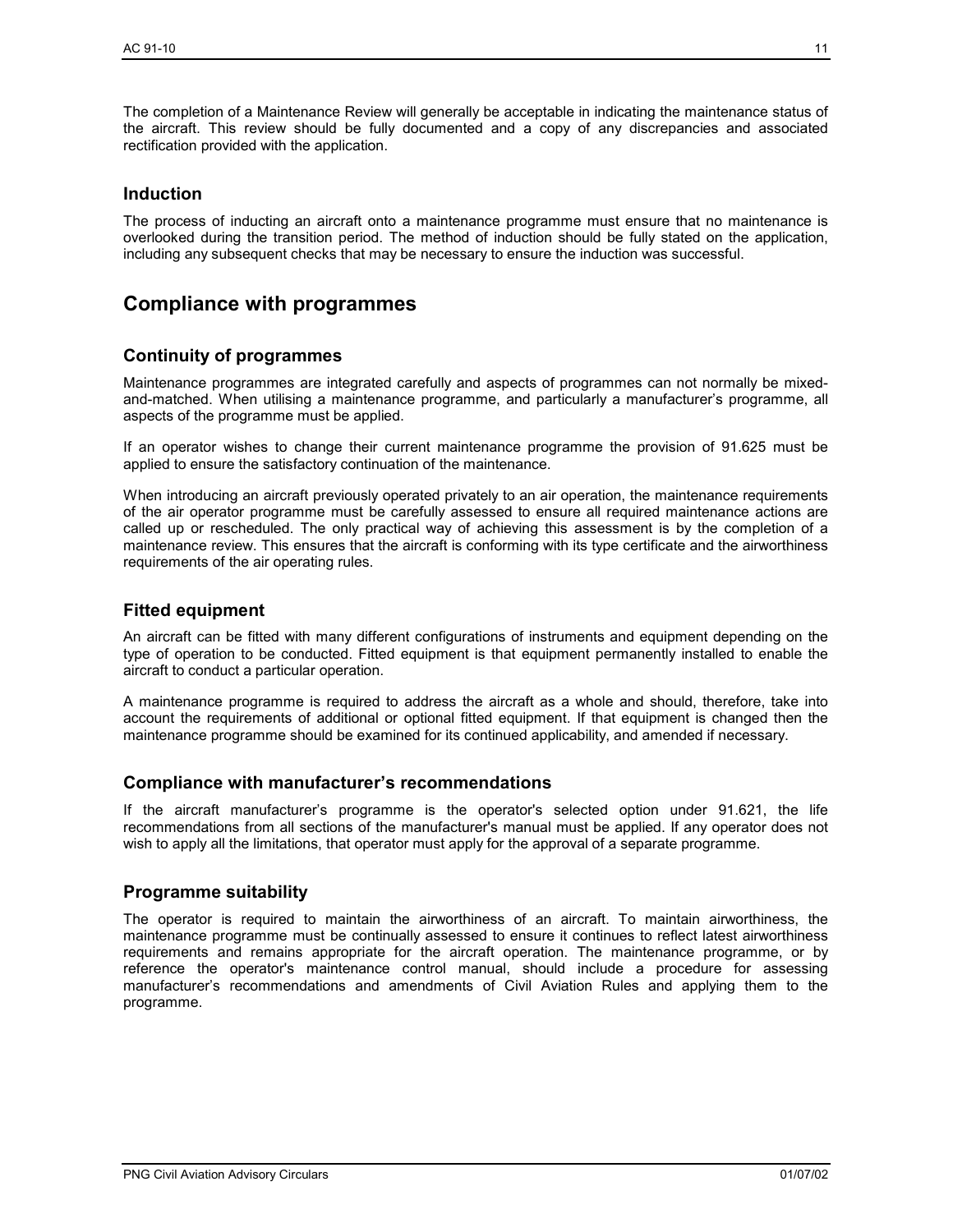Typical systems used in assessing the applicability of the programme include—

- data collection
- data analysis
- corrective action
- performance standards
- maintenance interval adjustment and process change
- programme revision

A controlled document revision system should be applied to the Maintenance Programme document.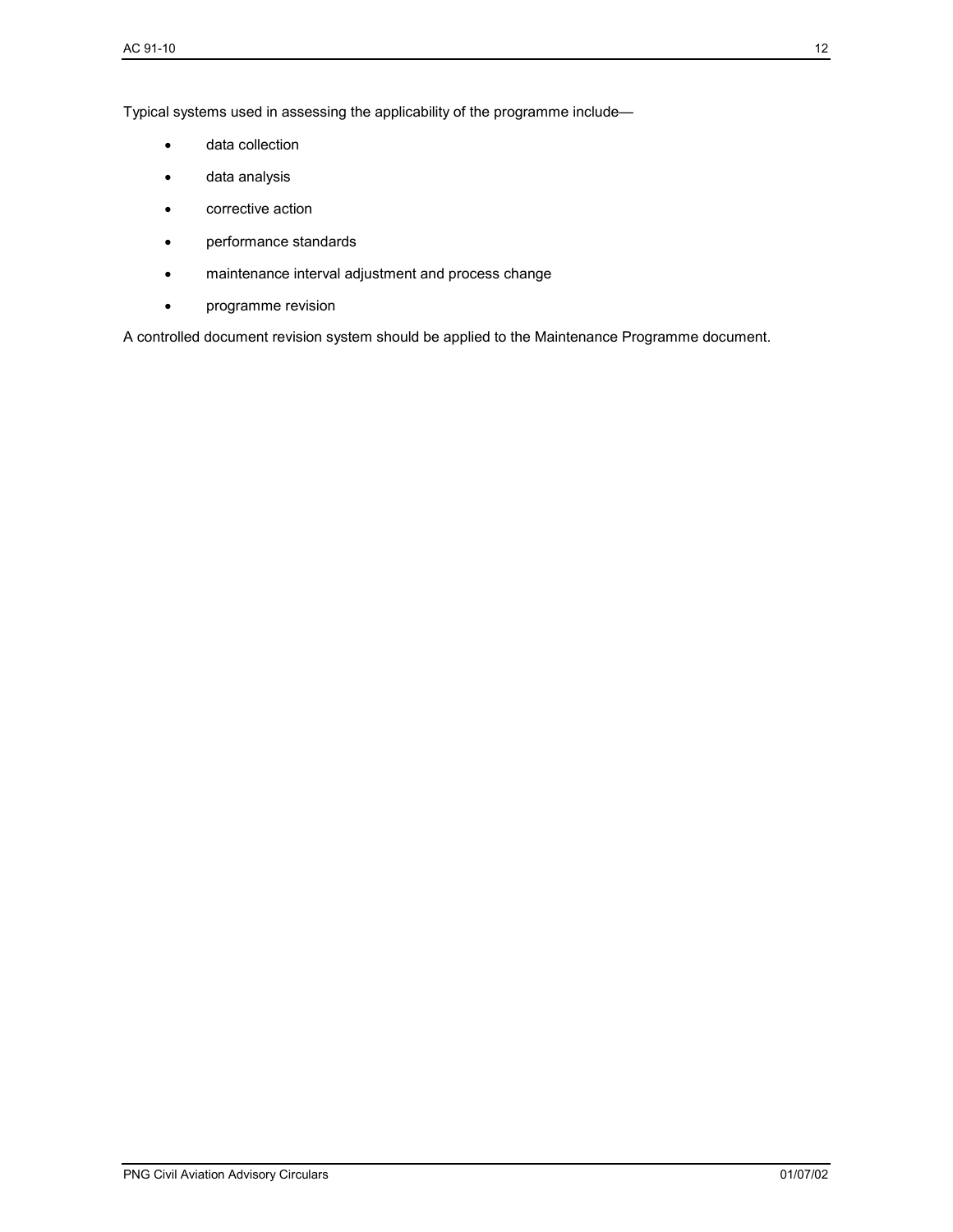# **Appendix A - Example Aircraft Maintenance Programme**

| Reims F406                                                         |                                                                                                  |                                                              |  |
|--------------------------------------------------------------------|--------------------------------------------------------------------------------------------------|--------------------------------------------------------------|--|
| Aircraft to which this programme applies<br>$P2 - # # #$           |                                                                                                  |                                                              |  |
|                                                                    |                                                                                                  |                                                              |  |
| The aircraft shall be maintained in accordance with the following: |                                                                                                  |                                                              |  |
| Daily preflight                                                    | <b>Aircraft Flight Manual</b>                                                                    |                                                              |  |
| Inspection period                                                  | Continuous Inspection Programme - plus<br>special inspections                                    | 4 phase checks<br>at 100 hr<br>intervals within<br>12 months |  |
| Inspections                                                        | In accordance with Continuous Inspection<br>Programme (D 2536-4-13)                              |                                                              |  |
| Abnormal occurrence<br>inspection                                  | In accordance with Ch 5 of the Aircraft<br>Maintenance Manual (D 2536-4-13)                      |                                                              |  |
| Radio stations and<br>navigation equipment                         | In accordance with Rule Part 43 Appendix B                                                       | Every 24 months                                              |  |
| Altimeter systems                                                  | In accordance with Rule Part 43 Appendix D                                                       | Every 24 months                                              |  |
| Compass swings                                                     | In accordance with Advisory Circular AC43.7                                                      | Every 24 months                                              |  |
| <b>Emergency location</b><br>transmitter                           | In accordance with Rule Part 43 Appendix F                                                       | Every 12 months                                              |  |
| Transponder                                                        | In accordance with Rule Part 43 Appendix E                                                       | Every 24 months                                              |  |
| Emergency equipment:                                               | Fire extinguisher and first aid kit in accordance<br>with Advisory Circular AC43.6               | Every 12 months                                              |  |
|                                                                    | Lifejackets and flotation equipment in<br>accordance with manufacturers instructions             | Every 12 months                                              |  |
| Propeller                                                          | In accordance with McCauley Service Bulletin<br>137 latest revision                              | 3500 hr / 72<br>months                                       |  |
| Engine                                                             | In accordance with P & W Service<br>Bulletin12003 latest revision                                | 3600 hr                                                      |  |
| Maintenance review                                                 | In accordance with Procedure 7.19 of the<br>Example Aviation Management & Policy<br>Manual       | Every 12 months                                              |  |
| Role equipment                                                     | Freight nets in accordance with manufacturer's<br>instructions                                   | Every 12 months                                              |  |
|                                                                    |                                                                                                  |                                                              |  |
|                                                                    | The following requirements shall also be complied with:                                          |                                                              |  |
| Component overhaul and<br>finite life retirement                   | Airframe components in accordance with Ch 5 of the Aircraft<br>Maintenance Manual (D 2536-4-13). |                                                              |  |
| <b>Airworthiness Directives</b>                                    | All relevant ADs from the following shall be complied with                                       |                                                              |  |
|                                                                    | Aircraft type ADs issued by the DGAC<br>$\bullet$                                                |                                                              |  |
|                                                                    | FAA ADs for the engines, propellers and components<br>$\bullet$                                  |                                                              |  |
|                                                                    | PNG General Series promulgated in the PNG AD Register.<br>$\bullet$                              |                                                              |  |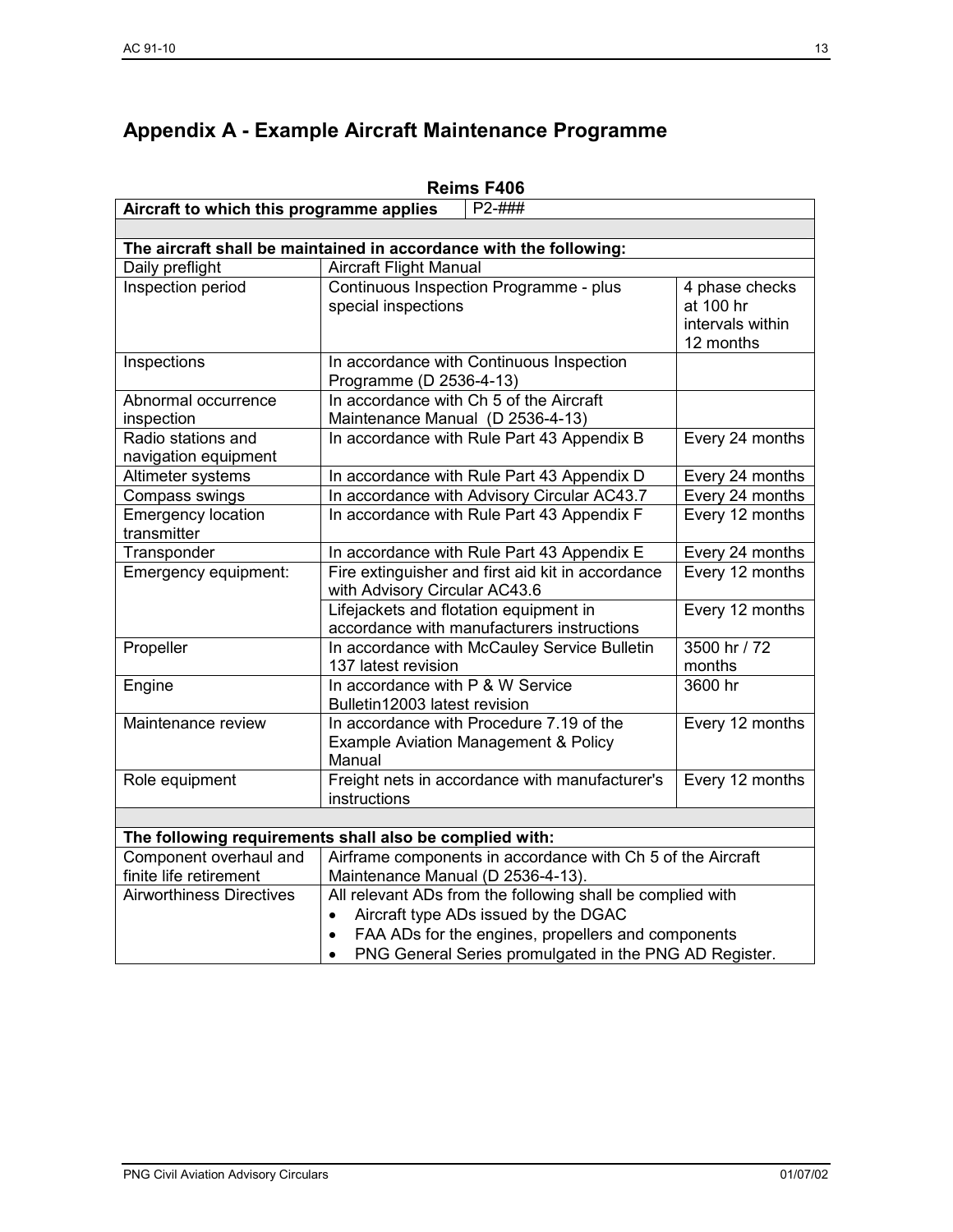| Recording of<br>discrepancies                | All discrepancies shall be recorded in the Technical Log and<br>assessed and certified as cleared or deferred as defects per the<br>MEL in accordance with Procedure 7.8 of the Example Aviation<br>Management & Policy Manual. |
|----------------------------------------------|---------------------------------------------------------------------------------------------------------------------------------------------------------------------------------------------------------------------------------|
|                                              | All records relating to this programme shall be controlled in<br>accordance with Procedure 7.11 of the Example Aviation<br>Management & Policy Manual.                                                                          |
| Release to service                           | All periodic inspections and all maintenance, except the daily pre-<br>flight shall be released to service in accordance with Rule Part 43.                                                                                     |
| Extensions/Latitudes                         | $\pm$ 10 hours (10% of the 100 hour cycle)                                                                                                                                                                                      |
|                                              | Extension does not apply to finite life limits, intervals specified in<br>Airworthiness Directives (other than repetitive inspections which<br>may be extended up to 10%), or release to service limitations.                   |
|                                              | TBOs may be extended only by the CAA via a Request for<br>Variation to a Maintenance Programme and such requests should<br>be supported by a statement of no-technical objection from the<br>manufacturer                       |
|                                              | The inspection interval following application of an extension shall<br>be adjusted back to restore the inspection periodicity.                                                                                                  |
| Induction onto the<br>programme              | Aircraft inducted onto this programme shall have a 100 hr<br>inspection and a Maintenance Review carried out.                                                                                                                   |
| Changes to Inspection<br>Intervals/Programme | Subject to the review process in Procedure 7.3 of the Example<br>Aviation Management & Policy Manual and formal CAA approval.                                                                                                   |
| Recording action                             | In accordance with Procedure 7.11 of the Vincent Aviation<br>Management & Policy Manual.                                                                                                                                        |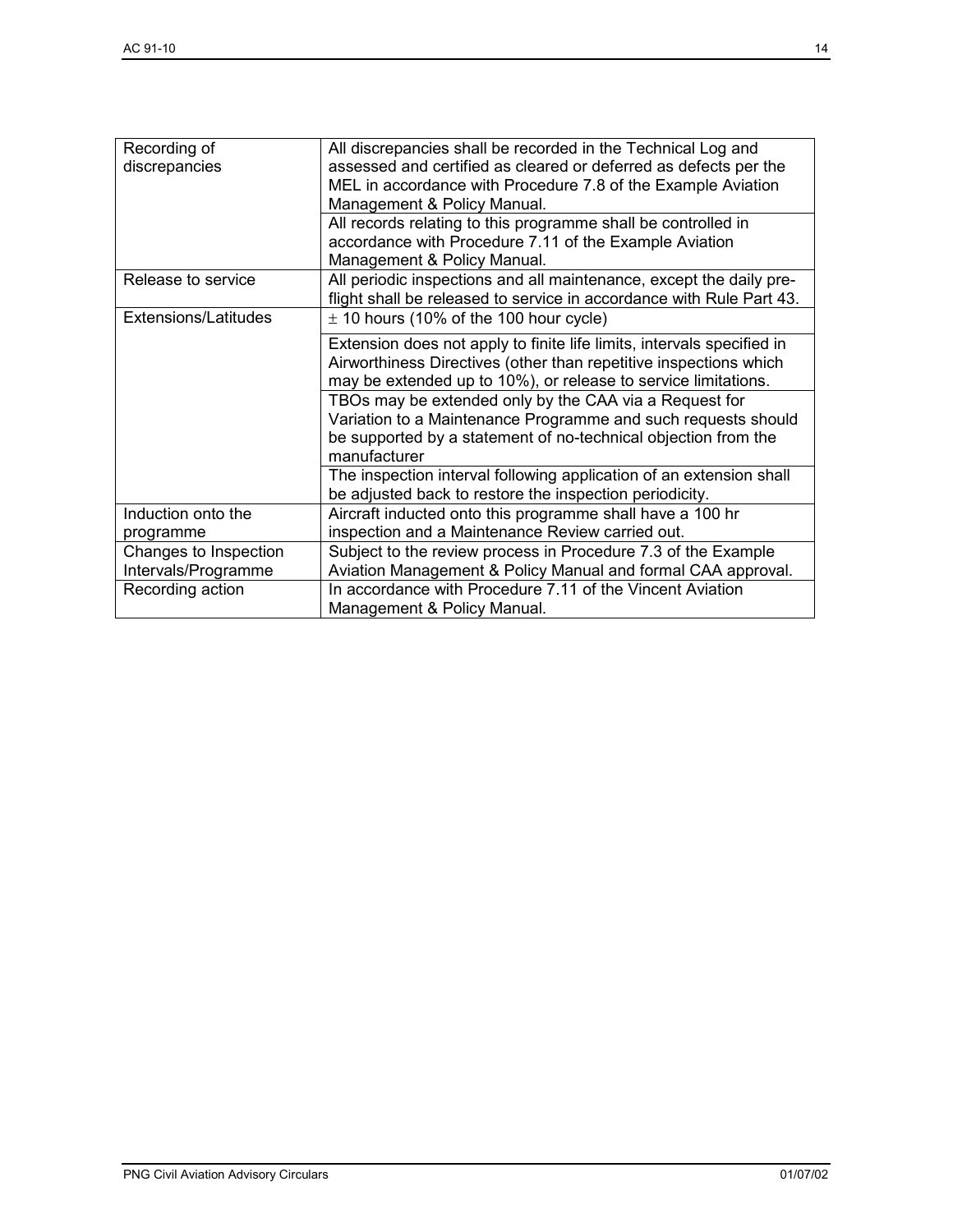# **Appendix B - Example Aircraft Maintenance Schedule**

This schedule includes the schedule's identification, its applicability, and its effective date. Note also that the schedule includes—

- personnel requirements
- recording requirements
- reference to maintenance manuals and figures for clarity
- removal instructions, installation instructions, and standards that the inspection must be carried out to
- requirements to report findings of the inspection
- an amendment to include an alert service bulletin requirement
- documentation requirements of the maintenance

# **Departure Check – Schedule DC-56789-0-123 – 19 March 1999**

# **To be completed after transit, stayover, or A check**

# **Fuelling**

- 1. Refuel completely and record quantities in log.
- 2. Fuel measuring sticks locked and secured. Refuelling cap fitted, manual refuel and defuel valves closed and lockwired. Access panels closed.
- 3. Enter engine oil uplift on performance monitoring log.

# **Fuel tank water drains**

- 1. All fuel tanks drained of water content at sump drains
- NOTE: To be carried out irrespective of fuel uplift

# **Chip detectors – in accordance with ALERT SB 787-24F5431**

- 1. Open access panels
- 2. Remove chip detector
	- Refer Maintenance Manual Figure 123, depress probe, rotate anti-clockwise, release bayonet lock, withdraw from housing

#### NOTES:

Upon removal probes must be functionally identified and retained for inspection Inform engineer in charge if contamination found Wash detector in clean Kerosine in a non-metallic container